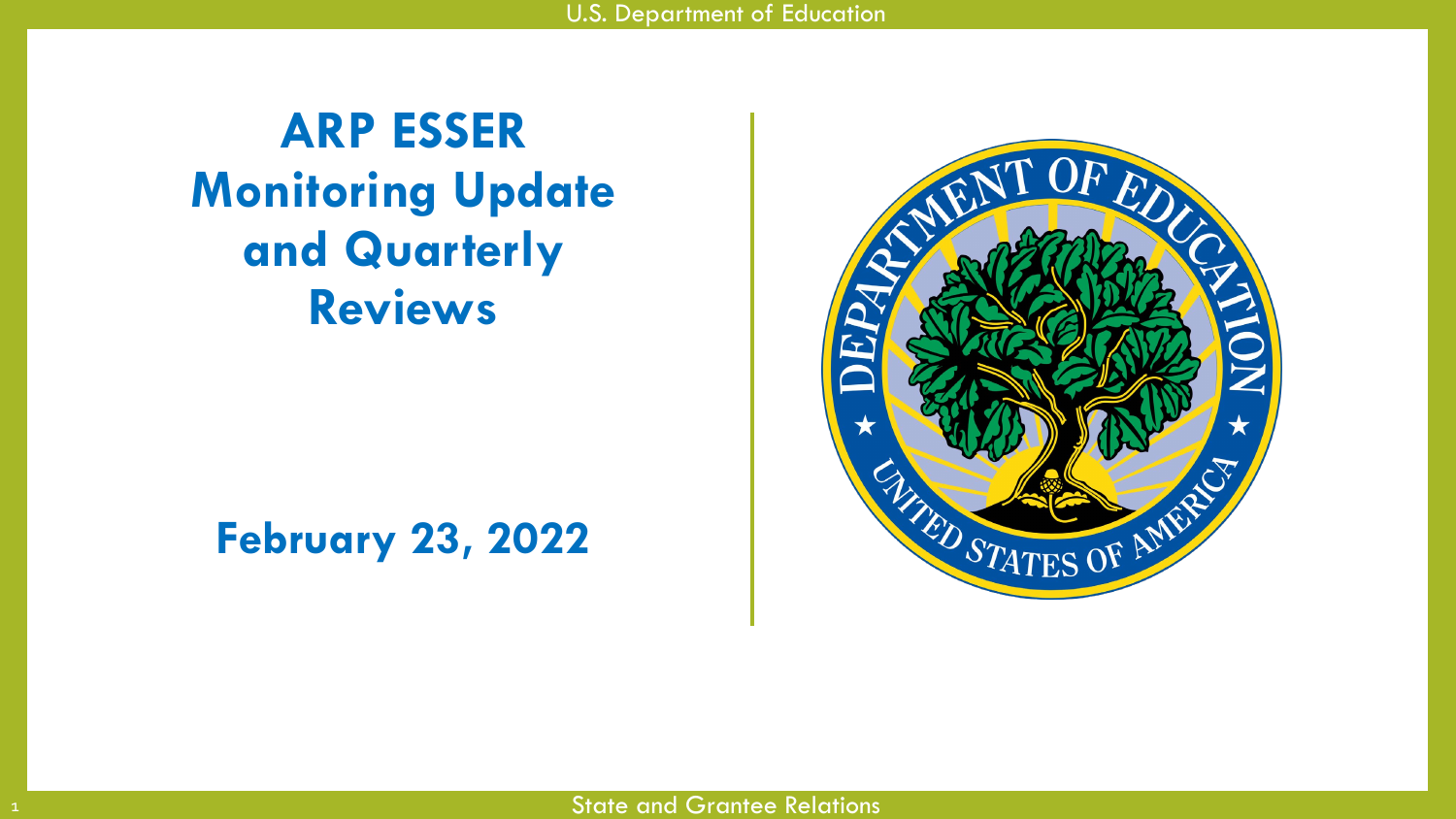## **Monitoring Covid-19 Relief Grant Funding**

**Monitoring helps fulfill our responsibility to ensure compliance of grantees, and guard against waste, fraud, or abuse of Federal funds. Monitoring is an ongoing process with several components. Our monitoring activities are designed to provide information and support to grantees so that Federal relief funds, including ARP ESSER funds, are used as intended to help sustain safe in-person instruction and addressing the disparities in our education system. It is part of ED's commitment to supporting SEAs, listening to their experiences, and identifying and elevating best practices. Monitoring includes:**

**Focused/Targeted Monitoring:** ED engages states in focused/targeting monitoring around a specific challenge as issues are identified. For example, we conducted 7 ESSER and GEER monitoring engagements on cash management following unexpectedly large draw-downs.

**Comprehensive Monitoring:** Comprehensive monitoring is a full programmatic and fiscal review. We determine the frequency and need for this type of monitoring based on a risk assessment. Indiana and Maine were selected for comprehensive monitoring in FY21. ED updated the risk assessment tool for ARP ESSER and we generated new risk assessments in November. Wisconsin and California have been selected for FY22 comprehensive monitoring.

**Consolidated Monitoring:** Consolidated monitoring is a cross-program review. These engagements are designed to examine the implementation of multiple Federal education programs and will include ESSER funds. In FY21, consolidated monitoring included Kentucky and Tennessee ESSER I grants. Consolidated monitoring activities are coordinated by the OESE Management Support Office (MSO).

**Quarterly Monitoring Reviews:** Every state will participate in a monitoring call each quarter focused on a high-priority issue (e.g., monitoring LEA uses of funds, stakeholder engagement, SEA reservations for evidence-based interventions, etc.). States will be required to provide documentation in advance of the review. This is a new strategy that we are implementing for ARP ESSER.

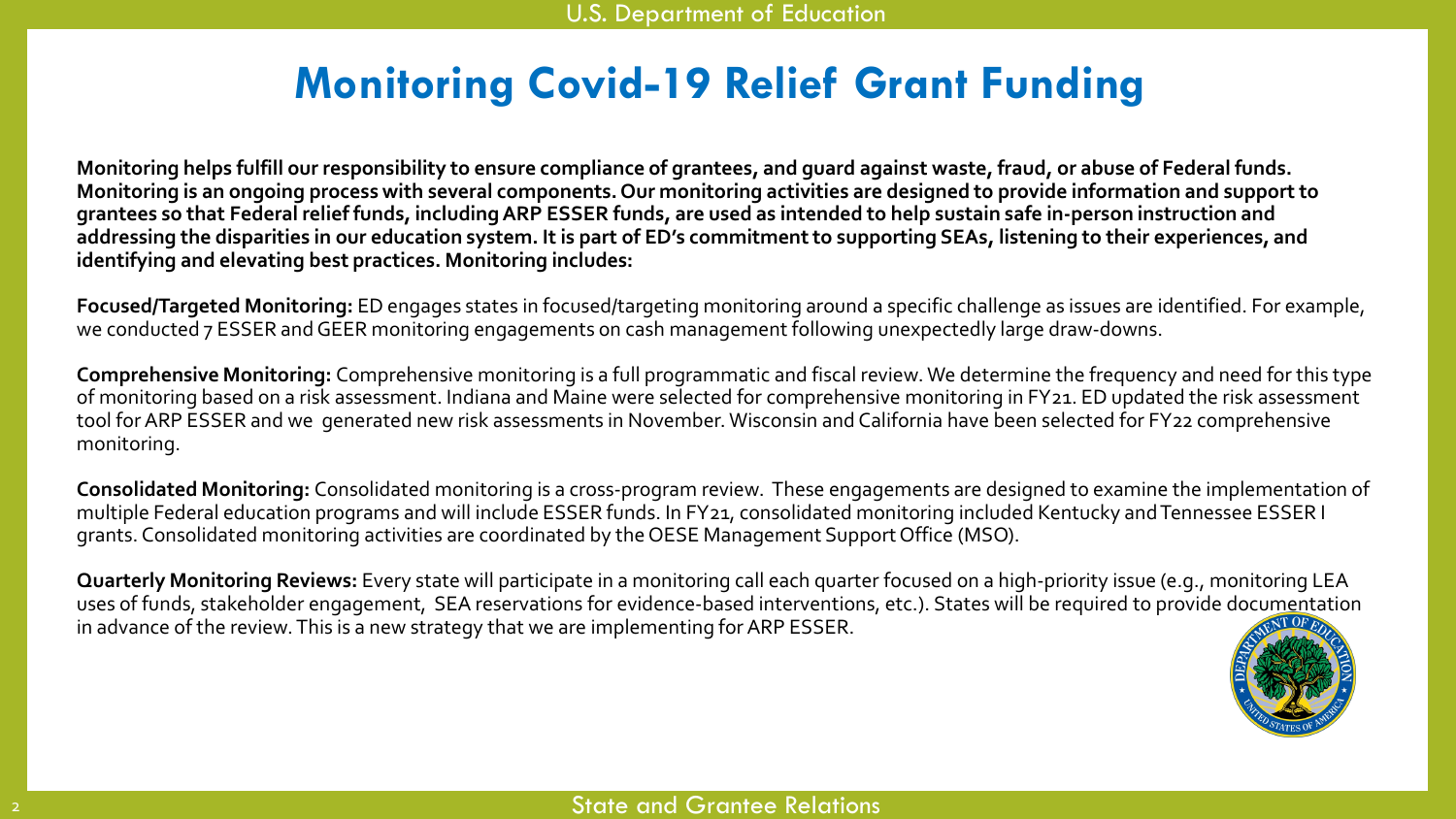# **Monitoring Overview**

#### How Grantees Are Selected for Focused, Comprehensive and Consolidated Monitoring

- SGR and ED Risk Assessments
- In consultation with other OESE and ED offices

FY 2021 Monitoring Protocols & Other Fiscal Elements

- ESSER I: [https://oese.ed.gov/offices/education-stabilization-fund/elementary-secondary-school](https://oese.ed.gov/offices/education-stabilization-fund/elementary-secondary-school-emergency-relief-fund/esser-comprehensive-monitoring-protocols/)emergency-relief-fund/esser-comprehensive-monitoring-protocols/
- [GEER I: https://oese.ed.gov/offices/education-stabilization-fund/governors-emergency-education-relief](https://oese.ed.gov/offices/education-stabilization-fund/governors-emergency-education-relief-fund/geer-comprehensive-monitoring-protocols/)fund/geer-comprehensive-monitoring-protocols/
- Other Fiscal Elements: [https://oese.ed.gov/files/2020/03/SEA-Self-Assessment-and-Protocol-Fiscal-FY20-](https://oese.ed.gov/files/2020/03/SEA-Self-Assessment-and-Protocol-Fiscal-FY20-1.docx) 1.docx
- Protocols and processes are being updated to include CRRSA and ARP requirements

#### What is Expected of Grantees

- Self-assessments
- Supporting documents
- Desk or On-site Review
- Follow up with corrective actions, if needed

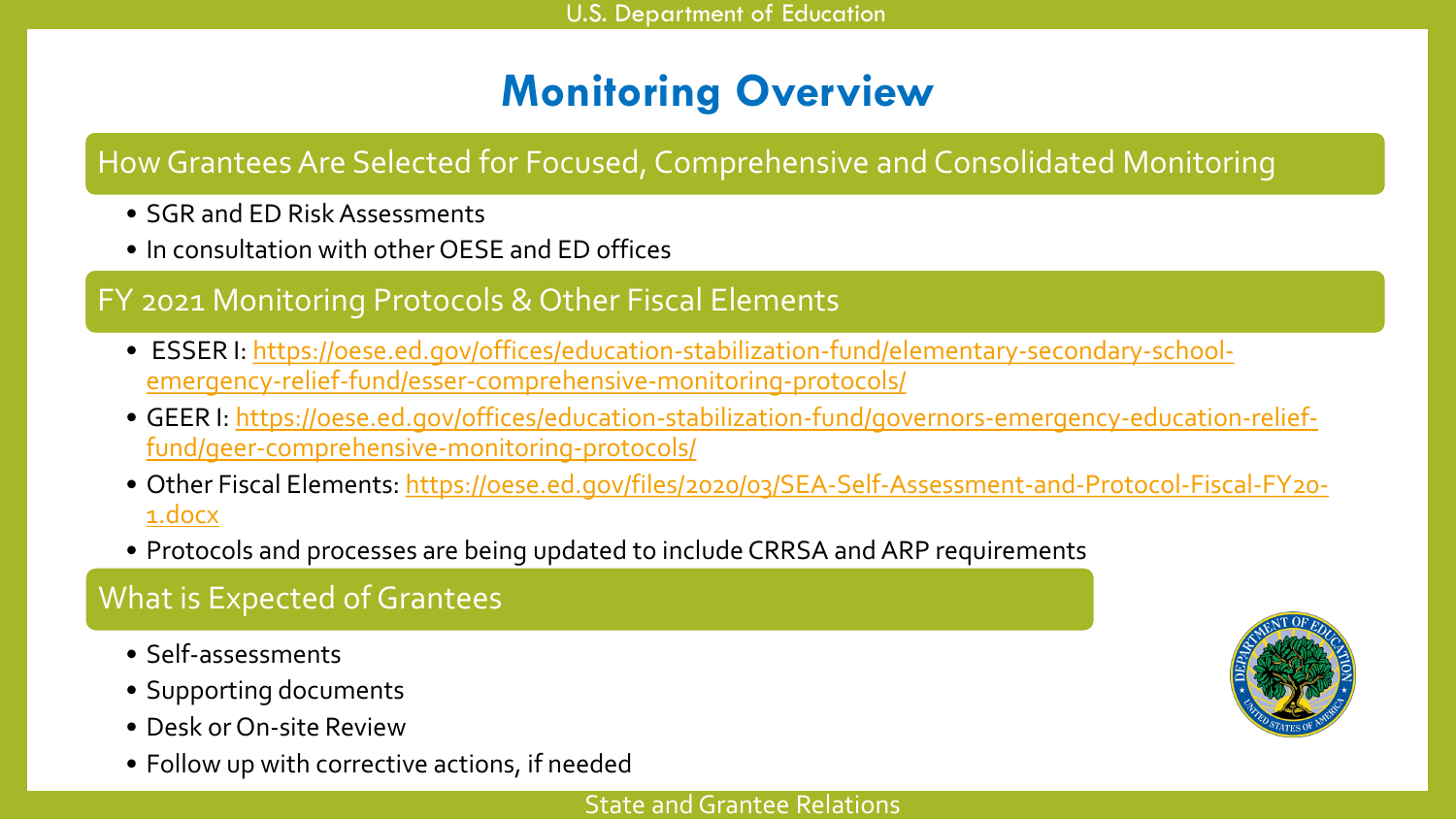### Current ESSER I & GEER I Monitoring



**Consolidated Monitoring Reports are online: https://oese.ed.gov/offices/office-of-formulagrants/school-support-and-accountability/performance-review/** 

4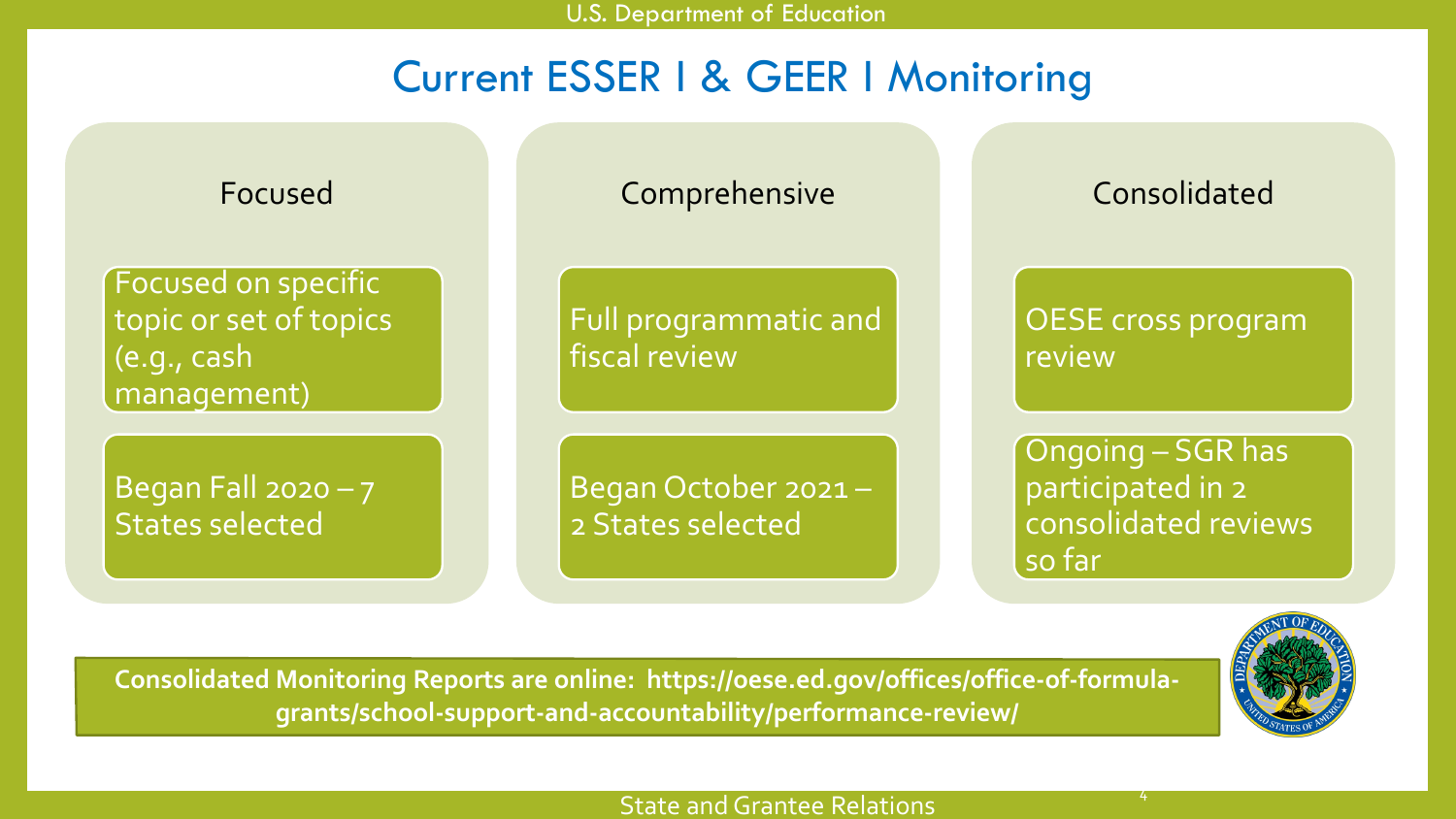### **Timeline & Topics for 2022 Quarterly Reviews**

**Quarterly Monitoring Reviews:** Every state will participate in a monitoring call each quarter focused on a high-priority issue (e.g., monitoring LEA uses of funds, stakeholder engagement, SEA reservations for evidence-based interventions, etc.). States will be required to provide documentation in advance of the review. This is a new strategy that we are implementing for ARP ESSER.

| <b>Months</b>          | <b>Topic</b>                                     |  |
|------------------------|--------------------------------------------------|--|
| January - March, 2022  | Set-Aside to Address Learning Loss               |  |
| April - June, 2022     | Timeline for implementing ARP EANS               |  |
| July - September, 2022 | SEA procedures for monitoring LEAs for ARP ESSER |  |
| October – December,    | TBD                                              |  |
| 2022                   |                                                  |  |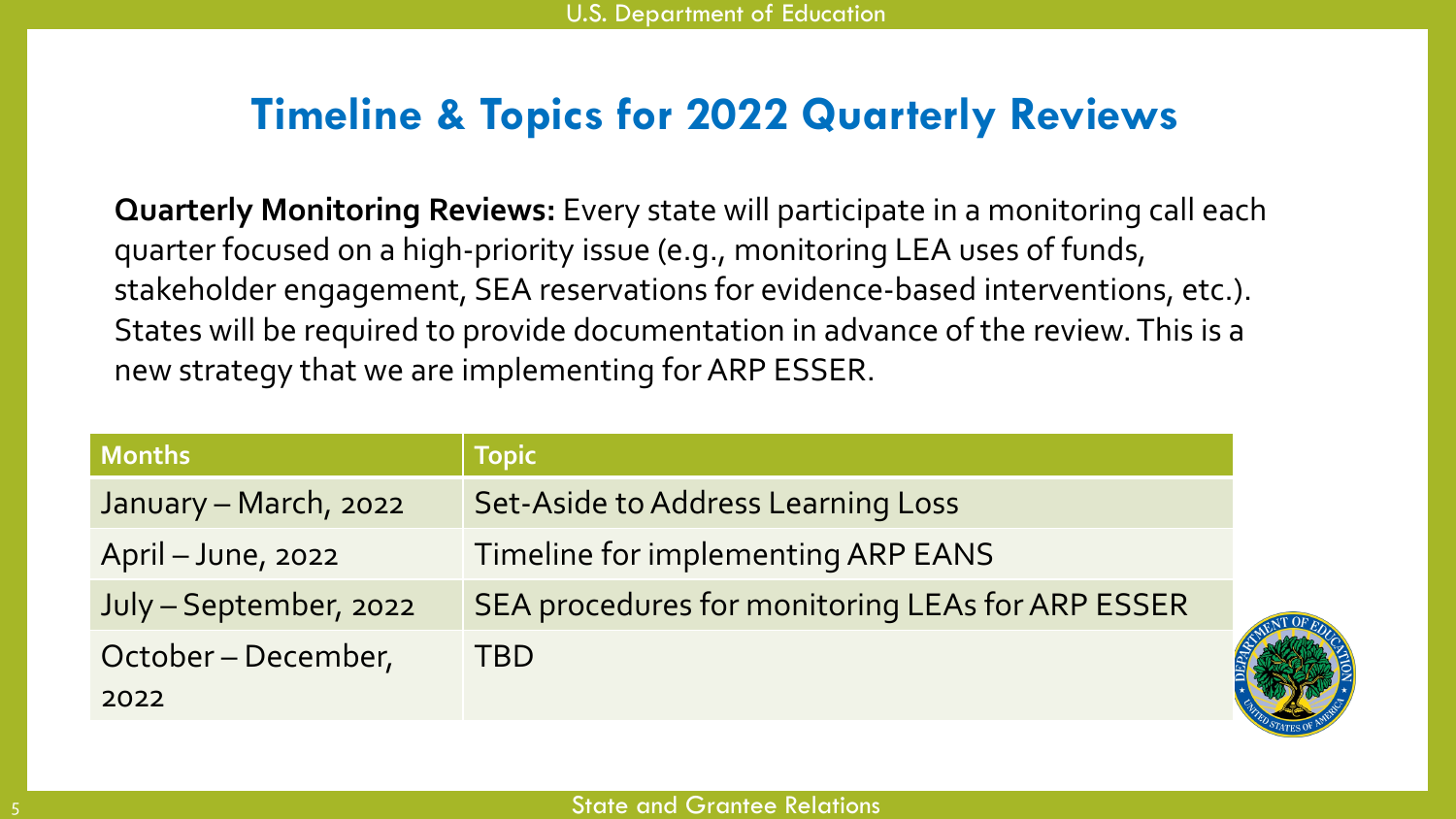# **First Quarterly Review Specific Areas of Interest**

- LEA Use of Funds plan consistency with the Interim Final Rule published April 22, 2021; use of LEA set-aside to address the academic impact of lost instructional time
- Support for LEAs in implementing evidence-based activities to address the impacts of lost instructional time
- Support for LEAs in meeting the needs of students most impacted by the COVID-19 pandemic

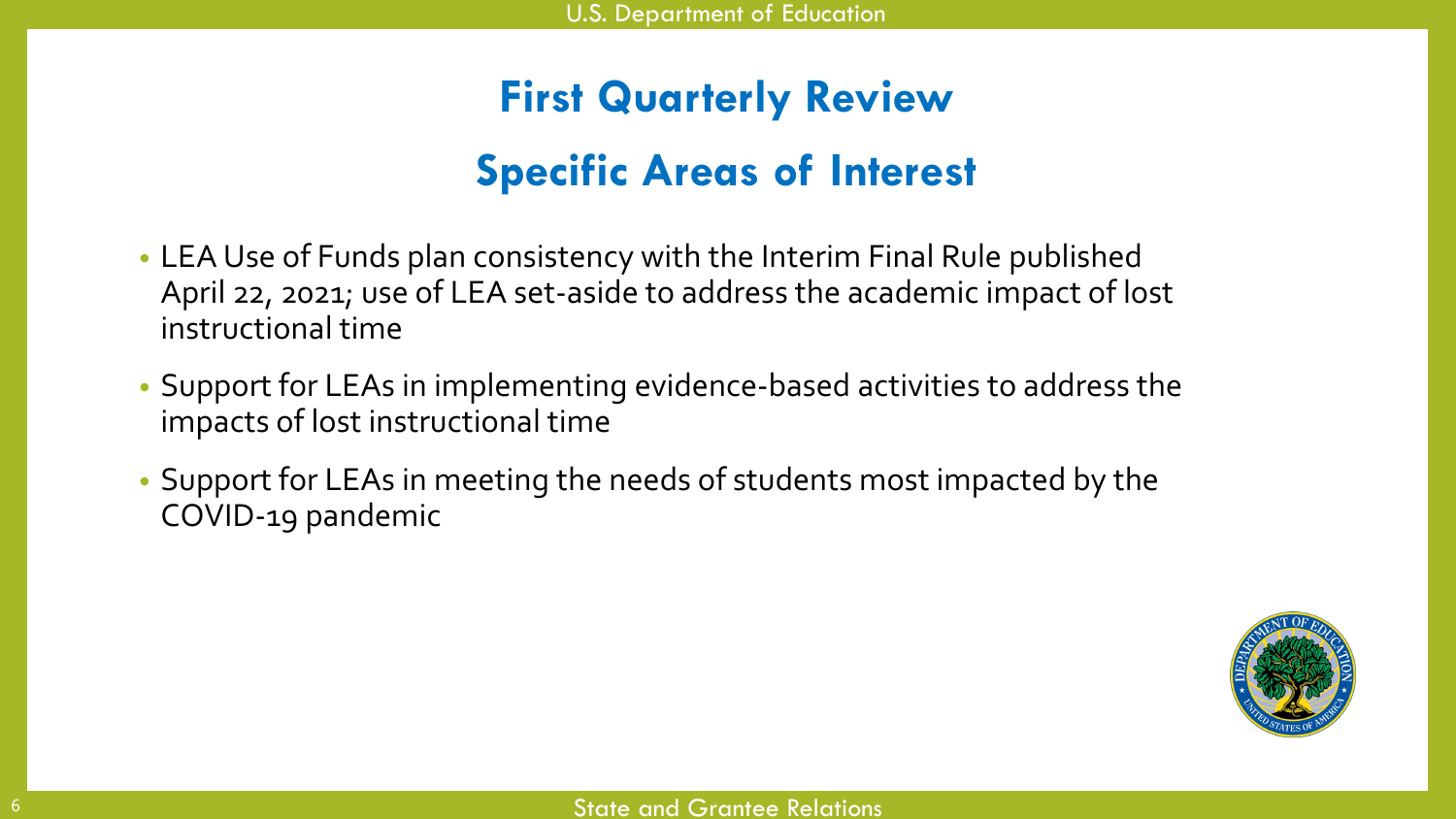# **Quarterly Review Question 1 of 4**

1. What were the State's **key successes** over the past year related to…

-support for LEA required spending to address learning loss and for meeting the needs of students most impacted by the COVID-19 pandemic?  $\,$ -LEA submission of plans that spoke to the Interim Final Requirement published in the Federal Register on April 22, 2021? -selecting evidence-based interventions that address the impact of lost instructional time -identifying students most impacted by COVID-19

What evidence do you have that demonstrates this success? Please provide examples. Examplés might include successes at the SEA, LEA or school levels.

a. Does the State have any tools or resources that they utilized or produced that helped them in their work that could be shared with other States?

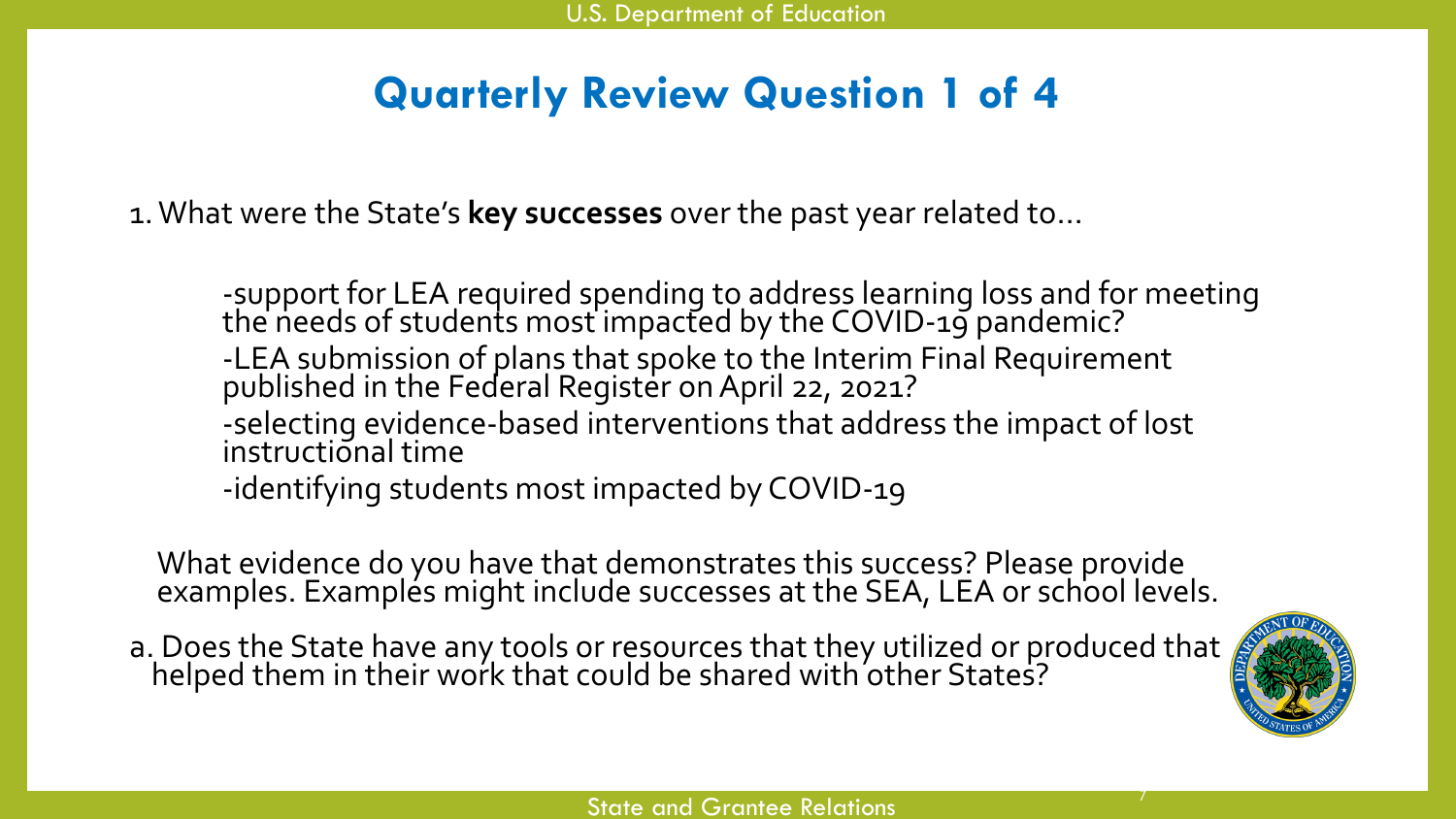## **Quarterly Review Question 2 of 4**

2. What were the State's **key challenges** over the past year related to support for  $IFA...$ 

-required spending for addressing learning loss and for meeting the needs of students most impacted by the COVID-19 pandemic? -submission of plans that spoke to the requirements of the Interim Final Requirement published in the Federal Register on April 22, 2021? -selecting evidence-based interventions that address the impact of lost instructional time

-identifying students most impacted by COVID-19

Please provide examples. Examples might include challenges at the SEA, LEA or school levels.

a. What support(s) (including strategies and activities) are you currently utilizing to address this challenge? b. What support(s) (including tools and resources) would help you overcome this challenge?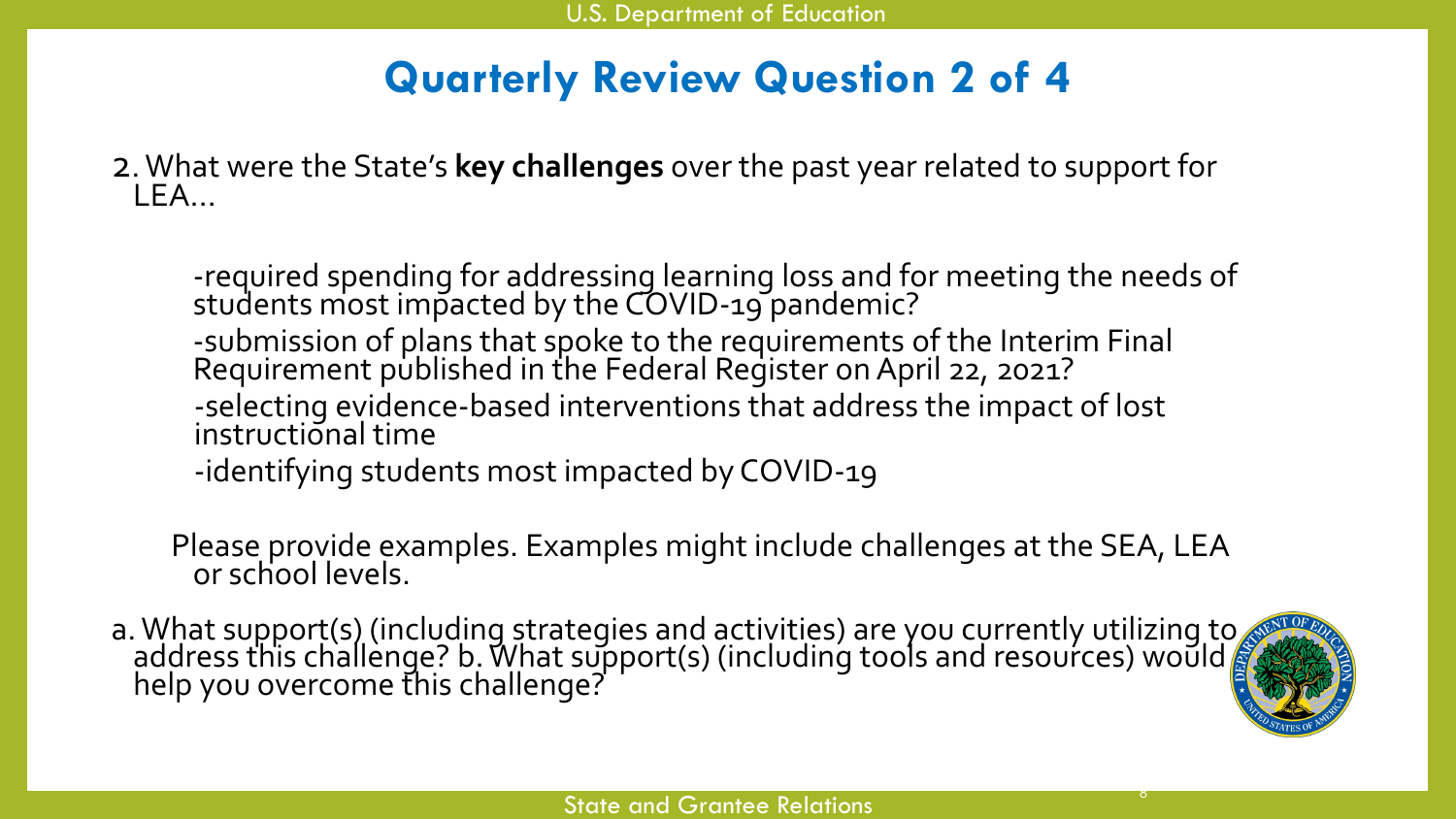### **Quarterly Review Question 3 of 4**

3. How do you know that what you are doing is having the desired outcomes and meeting the requirements?

Please give Examples.

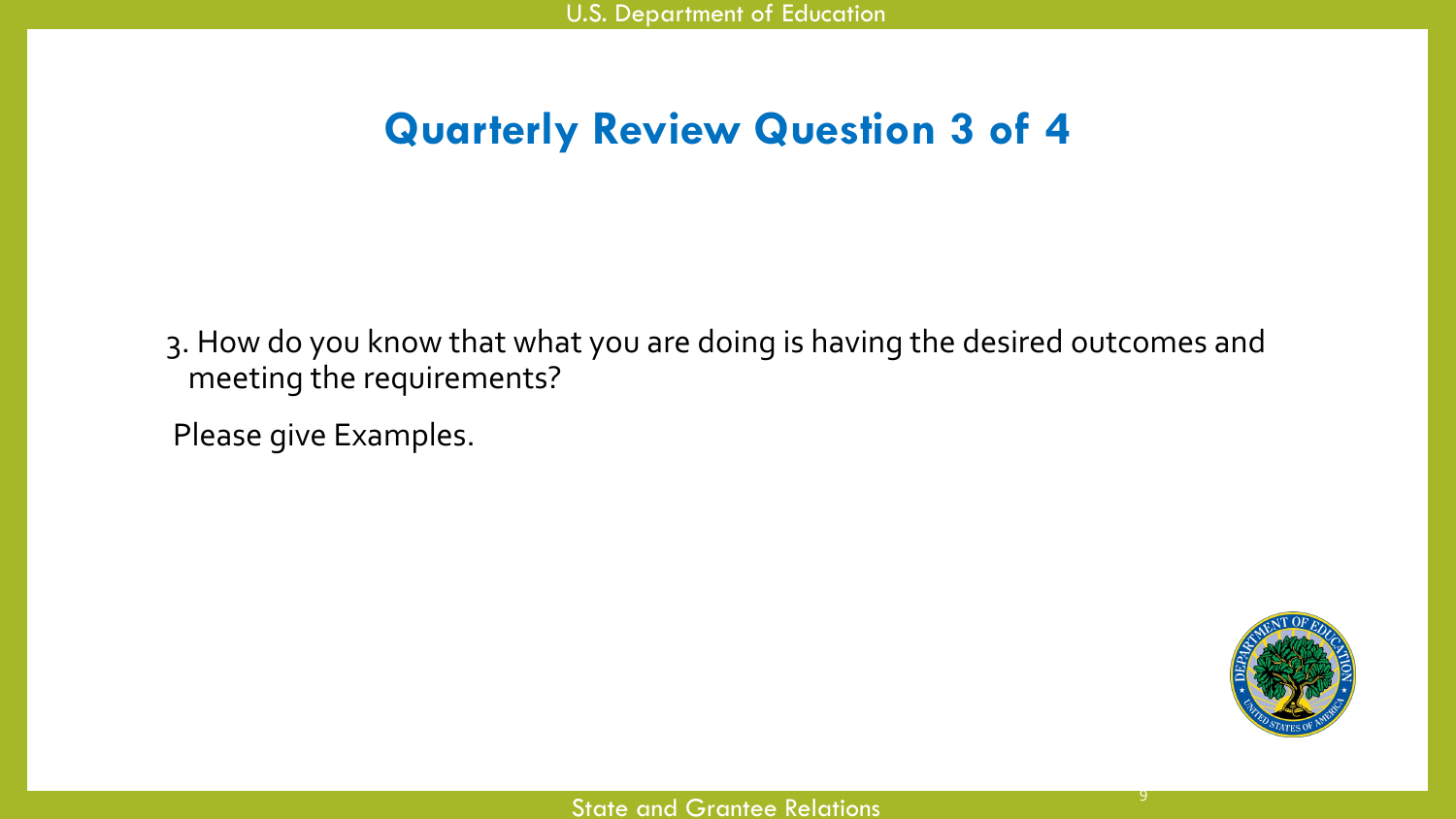# **Quarterly Review Question 4 of 4**

4. What are your **major milestones** related to support for LEA…

-required spending for addressing learning loss and for meeting the needs of students most impacted by the COVID-19 pandemic?

- -submission of plans that spoke to the requirements of the Interim Final Requirement published in the Federal Register on April 22, 2021?
- -selecting evidence-based interventions that address the impact of lost instructional time

-identifying students most impacted by COVID-19

What support do you need from the Department to help you meet major milestones in the next six months?

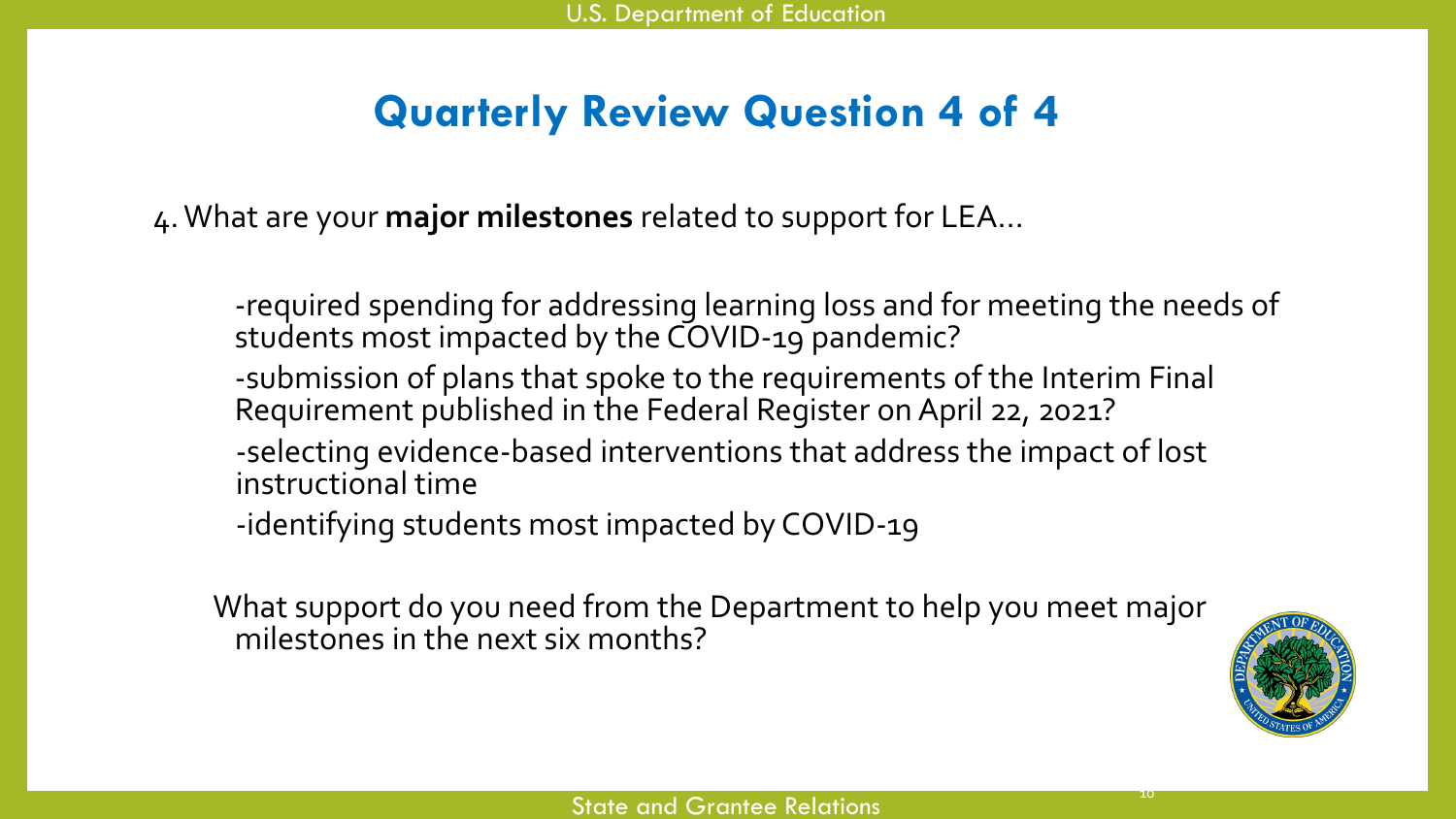### **First Quarterly Review Timeline & Agenda**

#### **Timeline**

- February 2022 Grantee Communication and Scheduling
- February 2022 Webinar
- Submission of documentation
- March April 2022 Quarterly Reviews
- Follow-up email

#### **General Agenda for Review Sessions**

- Introduction and Purpose of QRs
- Question 1
- Question 2
- Question 3
- Question 4
- Review of Next Steps

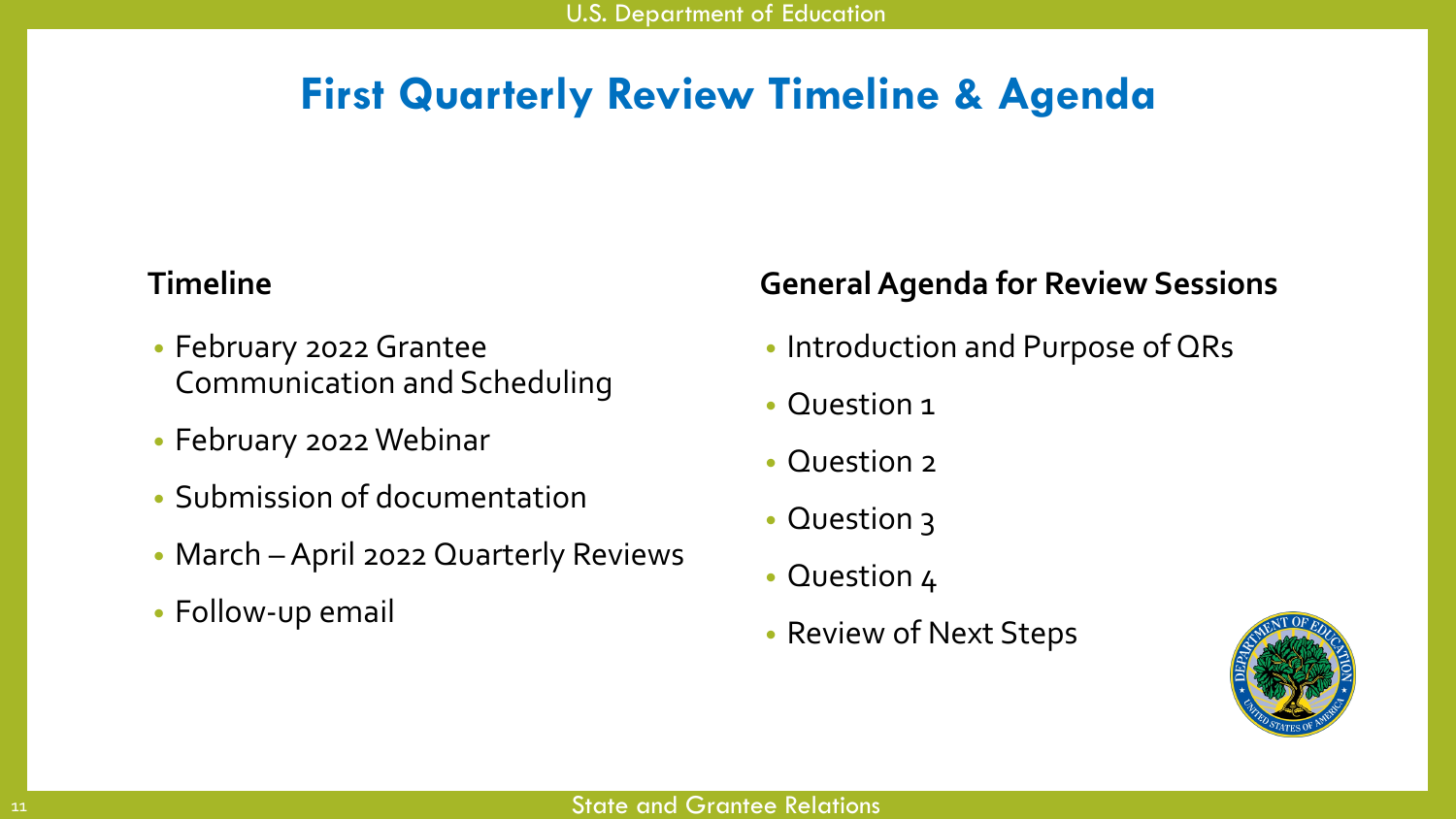### **Resources**

• **American Rescue Plan (ARP) Act**

- [ARP ESSER: https://oese.ed.gov/offices/american-rescue-plan/american](https://oese.ed.gov/offices/american-rescue-plan/american-rescue-plan-elementary-and-secondary-school-emergency-relief/)rescue-plan-elementary-and-secondary-school-emergency-relief/
- [ARP EANS: https://oese.ed.gov/offices/education-stabilization](https://oese.ed.gov/offices/education-stabilization-fund/emergency-assistance-non-public-schools/)fund/emergency-assistance-non-public-schools/

#### • **CARES Act and CRRSA Act**

- [ESSER I and II: https://oese.ed.gov/offices/education-stabilization](https://oese.ed.gov/offices/education-stabilization-fund/elementary-secondary-school-emergency-relief-fund/)fund/elementary-secondary-school-emergency-relief-fund/
- [GEER I and II: https://oese.ed.gov/offices/education-stabilization](https://oese.ed.gov/offices/education-stabilization-fund/governors-emergency-education-relief-fund/)fund/governors-emergency-education-relief-fund/
- [CRRSA EANS: https://oese.ed.gov/offices/education-stabilization](https://oese.ed.gov/offices/education-stabilization-fund/emergency-assistance-non-public-schools/)fund/emergency-assistance-non-public-schools/
- **Education Stabilization Fund Transparency Portal**: https://covid-relief[data.ed.gov/?utm\\_content=&utm\\_medium=email&utm\\_name=&utm\\_source=g](https://covid-relief-data.ed.gov/?utm_content=&utm_medium=email&utm_name=&utm_source=govdelivery&utm_term=) ovdelivery&utm\_term=